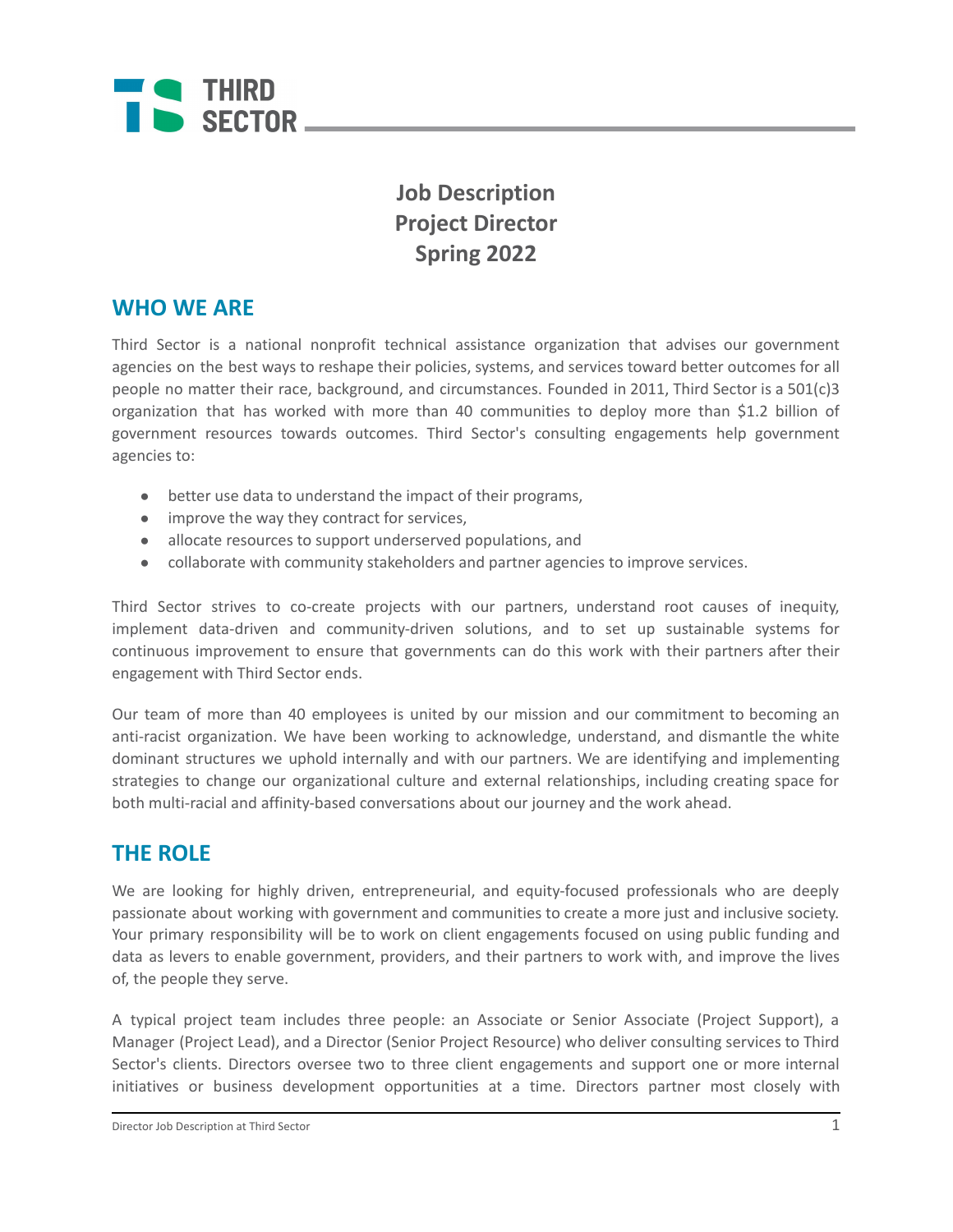# **THIRD** SECTOR

Managers and Associates within project teams and with other Directors who are also engaged in the same practice areas (see more below on practice areas). The length of a project ranges from about 3-18 months, and some teams are larger (6-12 people) depending on the size and complexity of the project.

You will drive innovative problem solving for clients, manage complex client and stakeholder interactions, produce thought leadership in our practice areas, and ensure excellence of client deliverables. You will pursue business development opportunities and write proposals that advance Third Sector's mission of transforming public systems to improve outcomes. You will also support the implementation of internal initiatives that support Third Sector's people and our 5-year strategy. Above all, you will apply your passion for social change and your unique lived experiences to the advancement of our mission.

At Third Sector, each day presents new and exciting challenges. Please visit our [website](https://www.thirdsectorcap.org/projects/) for additional examples of our outcomes-oriented work with communities.

### **EXPERIENCE**

10-15 years of professional experience in a role that includes:

- A proven track record of building and leading high-performing teams, leading multiple client-facing projects, and authoring and managing collaborative production of high-quality client deliverables
- Experience developing new partnerships in a business development context including identifying and cultivating new opportunities, securing funding, and managing strategic partnerships
- Success in mentoring and coaching team members and fueling their professional growth
- Recognition from peers, clients, leadership, and teams for superior active listening, complex stakeholder engagement, and communications skills
- Experience working within or with state, local, or federal government agencies in the United States, their contracted service providers, and/or their other key partners or stakeholders
- Experience (professional or lived) with the delivery of social services (including housing or food assistance, financial aid, supportive services for families and/or services for people with disabilities) or in a government agency
- Directly supporting diversity, equity, and inclusion and/or racial equity efforts

### **SKILLS AND COMPETENCIES**

Our skills and competencies reflect the nature of our work which is analytical, collaborative, and challenging. A successful Director is an entrepreneurial leader who co-designs and implements solutions for a wide variety of project and organizational challenges; leads by example by upholding Third Sector's values including racial equity, reflection, results, and superior relationship management with team members and with clients; and coaches team members with an anti-racist lens. It is important that candidates be interested in working in a collaborative team setting, can recognize power dynamics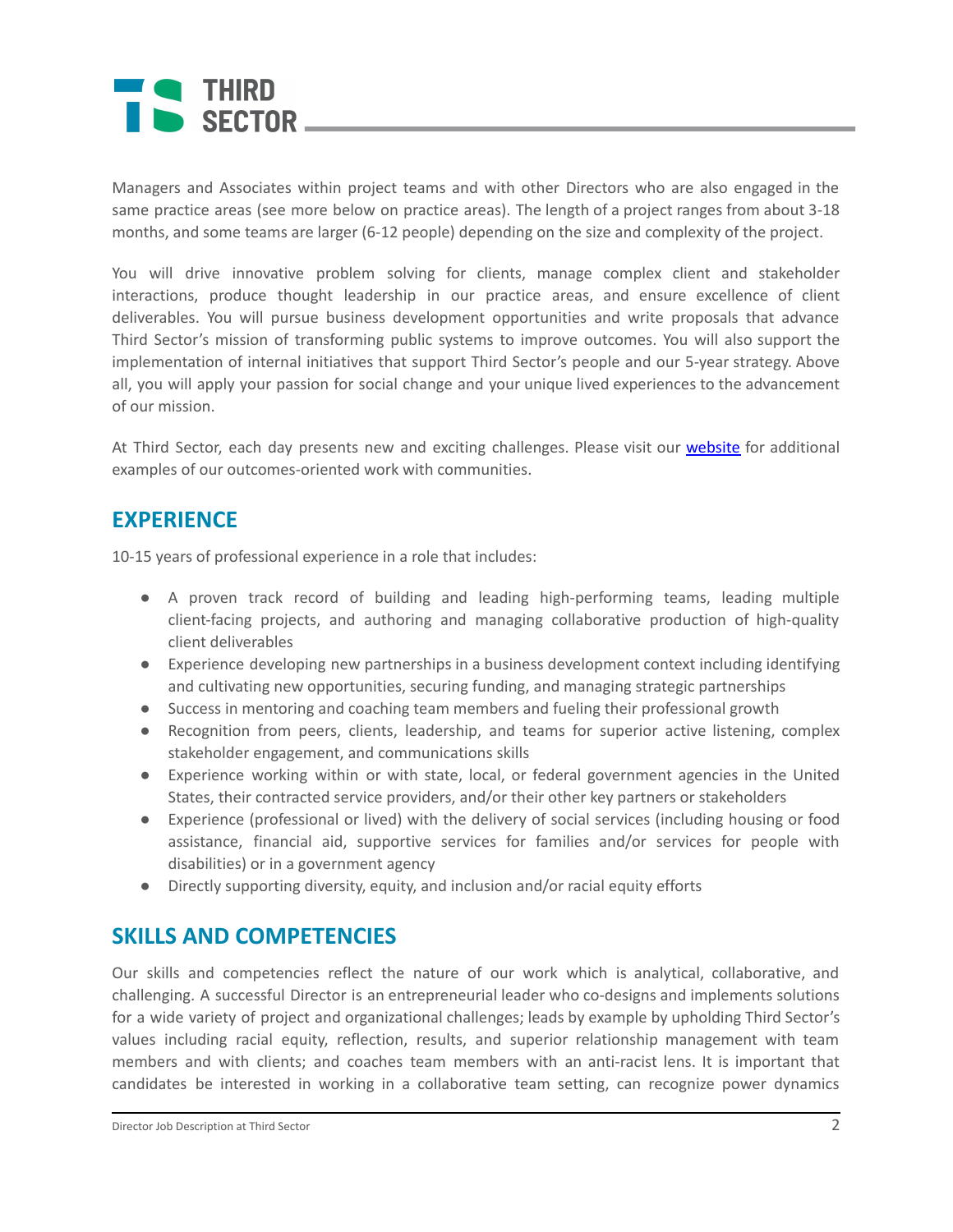# I THIRD SECTOR \_

within the team and address them when needed, and be open to feedback. They also possess the following skills and competencies:

#### **Research and Data Gathering:**

● An ability to independently design and manage research and data gathering efforts, structure quantitative and qualitative analyses, and use critical thinking and analytical techniques to draw actionable recommendations

#### **Qualitative and Quantitative Data Analysis & Data Visualization:**

- Distills highly complex ideas and data into concise and persuasive analyses in multiple formats—spreadsheets, written briefs and reports, visual PowerPoint presentations, and verbal communications
- Ability to teach and coach others in how to use logic and data to develop, frame, and document solutions for complex problems

#### **Active Listening & Critical Thinking:**

- Exceptional critical thinking skills
- Leads multi-stakeholder conversations to actionable progress towards improved outcomes by asking relevant, insightful questions in interactions with clients and partners
- Utilizes listening and questions as active coaching tools to support development of colleagues' critical thinking skills

#### **Written, Verbal, and Visual Communication Skills, including Facilitation Skills:**

- Experience with facilitating complex multi-stakeholder, collaborative, and inclusive decisionmaking processes
- Excels at influencing others through verbal and written storytelling
- Sets and models standards for effective written and verbal communications
- Draws on experience and knowledge to help others improve their work products and communication skills
- Defines and articulates messaging around our organization's strategy and vision for practice areas

#### **Project and People Management:**

- Able to lead multiple client engagements simultaneously (average three at a time) while managing teams and own workflow/designated tasks independently
- Excels in relationship management with both clients and internal teams
- Leads and executes multiple client engagements with a racial equity lens and focus on managing the tensions of timing, budget, and scope to advance improved outcomes
- Manages and coaches Manager and Associate team members to successful engagement delivery
- Supports development and implementation of internal initiatives at the organization

#### **Client Management:**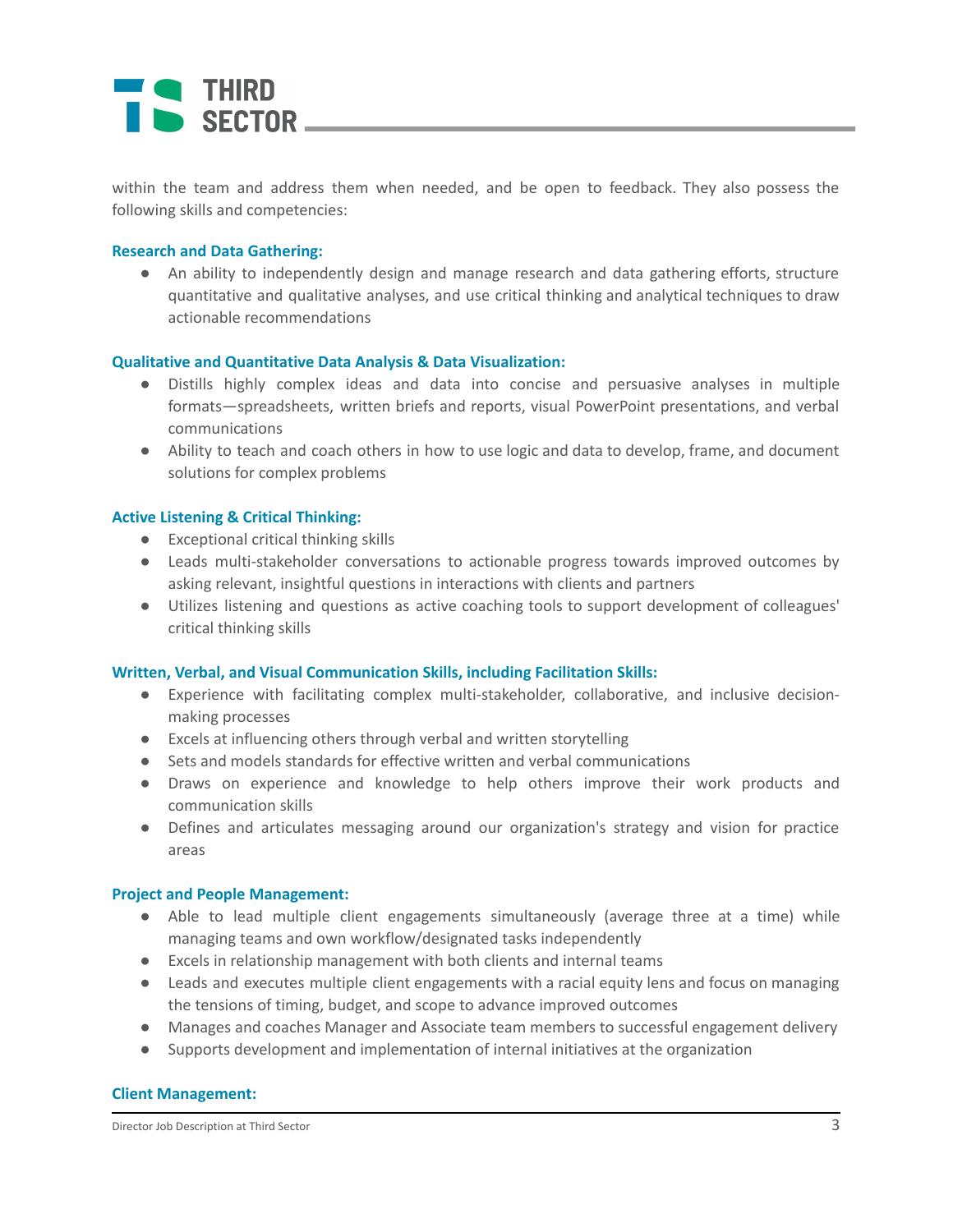# - THIRD SECTOR

- Is comfortable conversing with, presenting to, and leading teams of diverse stakeholders including high-level government officials
- Designs value propositions for different audiences and adapts messaging appropriately
- Enjoys building and maintaining enduring relationships that can advance Third Sector's mission and the field
- Mitigates risks by holding challenging conversations with stakeholders
- Earns the respect of team members and stakeholders at all levels by leading with Third Sector values—from the most junior team members to government leaders

#### **Mission Alignment and Mindset:**

- Commitment to advancing equity and anti-racism through personal and professional work in order to achieve our mission
- Understands and acknowledges the role that race and racism plays in power dynamics, privilege, and access, both within our organization and within public agencies and systems

#### **Business Development:**

- **●** Brings deep skills and experience in business development (including BD strategy)
- **●** Brings previous relationships and actively sources new business development, funding, or partnership opportunities
- **●** Oversees the revenue/partnerships pipeline for a specific practice area
- **●** Coaches and mentors other practice area members to identify and pursue business development opportunities

#### **Content Knowledge:**

- Specific expertise/experience in one or more of Third Sector's issue areas: economic mobility, behavioral health, early childhood or justice/re-entry (see more below)
- Experience working in/with government is essential, particularly in a client services role
- Committed to becoming knowledgeable about Third Sector's methodologies, past work, and practice areas
- Contributes to enhancing knowledge within the organization and across the practice area field

#### NOTE: We will be hiring at least two Directors during this recruitment cycle; one with experience in the **behavioral health practice area and one in the early childhood practice area. See below for detail:**

**Behavioral Health:** The behavioral health practice area, currently Third Sector's largest by number of projects, is seeking a co-lead to refine the strategy and goals of the practice area and drive public sector systems change for this field. The Director will bring behavioral health experience and knowledge to provide guidance on project execution and strategy given insight into the behavioral health field. The Director will also bring deep skills and experience in business development (including BD strategy) to the team, oversee the revenue/partnerships pipeline for the practice area, and mentor other practice area members in behavioral health business development by driving forward BD conversations and proactively fostering new partnerships. Some project scopes within this practice area have included: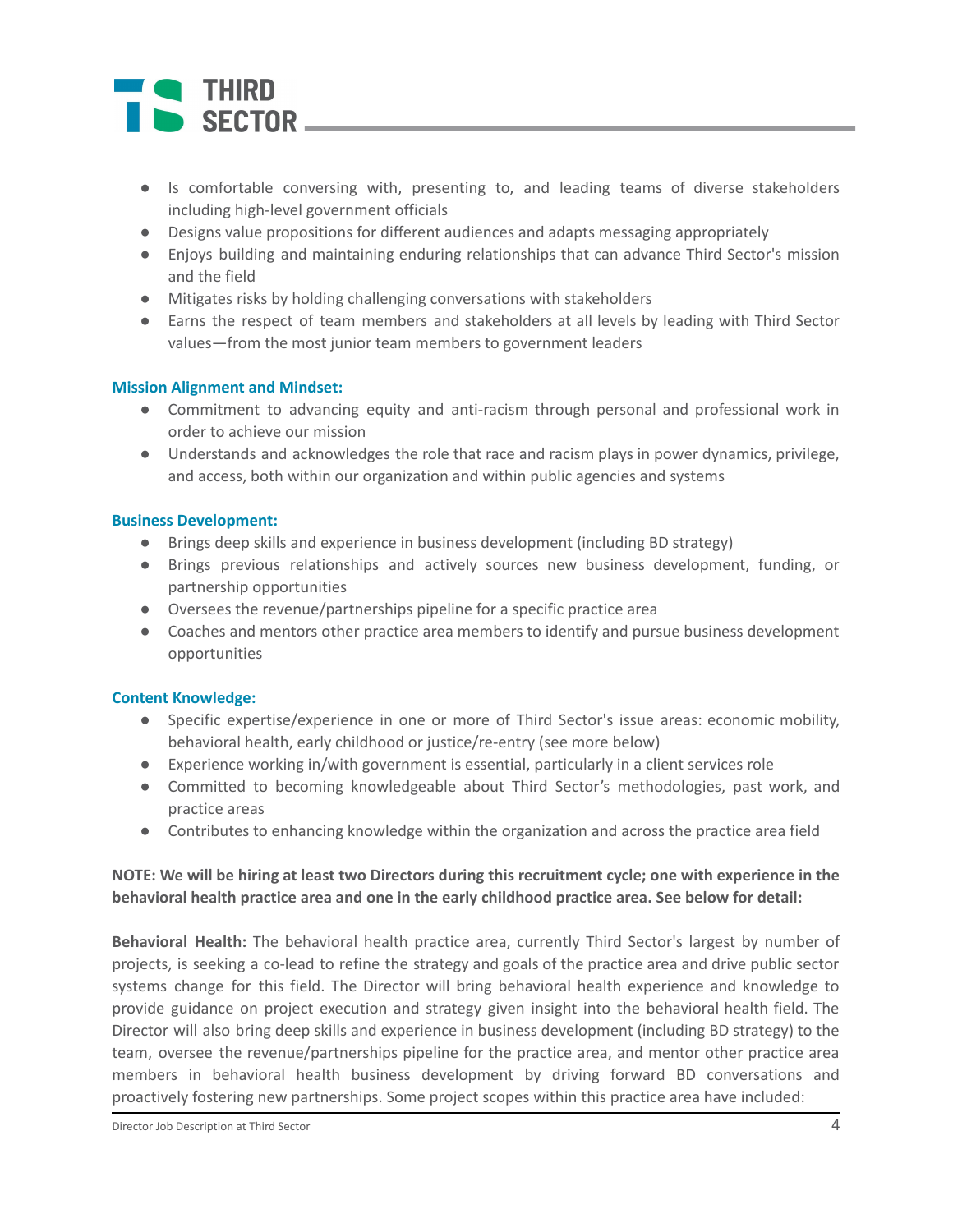# **THIRD** SECTOR

- transforming a large, flexible "full service partnership" (wraparound funding and services program) for those with highest acuity behavioral health needs in Los Angeles
- leading a cohort of counties to better define behavioral health outcomes, data systems, and continuous improvement feedback with beneficiary populations across CA state
- supporting counties and the state to reduce disparities in behavioral healthcare outcomes for BIPOC populations by helping governments to contract with non-traditional providers

**Early Childhood Education:** The early childhood education (ECE) practice area is seeking a Director to collaborate in refining our strategy and goals as well as leading project teams working with ECE agencies at the state and local level. Our ECE work is providing capacity to state-level Commissioners, Division Directors, and their teams as the agencies work with their communities to transform systems, governance, and funding. The Director will bring experience and knowledge of the ECE field, including knowledge of key funding streams (examples: Child Care & Development Block Grant, Head Start, Preschool Development Grant, and American Rescue Plan Act) and experience working with/within government agencies administering these funds. In addition, the Director will bring a commitment to deepening community engagement (providers, parents, educators, workforce) and advancing racial equity as core components for transforming ECE outcomes. The Director will also have demonstrated experience in building relationships and partnerships that create new projects; this includes experience leading business development efforts to secure new projects and funding. Recent projects in this practice area have included:

- leading multiple states in developing an equity-focused approach for implementing American Rescue Plan Act (ARPA) child care stabilization grants
- a multi-year initiative, funded through the Preschool Development Grant, to support a state's transition to an integrated ECE system - with specific focuses on workforce, governance, funding, and data

### **APPLICATION & INTERVIEW PROCESS**

Our recruitment process stages are outlined below:

- 1. Application submitted for initial screening (see instructions below)
- 2. First round interview to understand your interest in the position and to assess your critical thinking and problem-solving skills (may be a written Q&A)
- 3. Second round interview with current Project Managers/Directors to assess experience and skill set
- 4. Professional references requested
- 5. Third round interview with a member of our Executive Team to understand what lived experiences and skills you will bring to Third Sector
- 6. Offer issued

Note: About midway through the interview process, all candidates will be connected to a Third Sector team member and you will be given the opportunity to ask them any questions you have about their